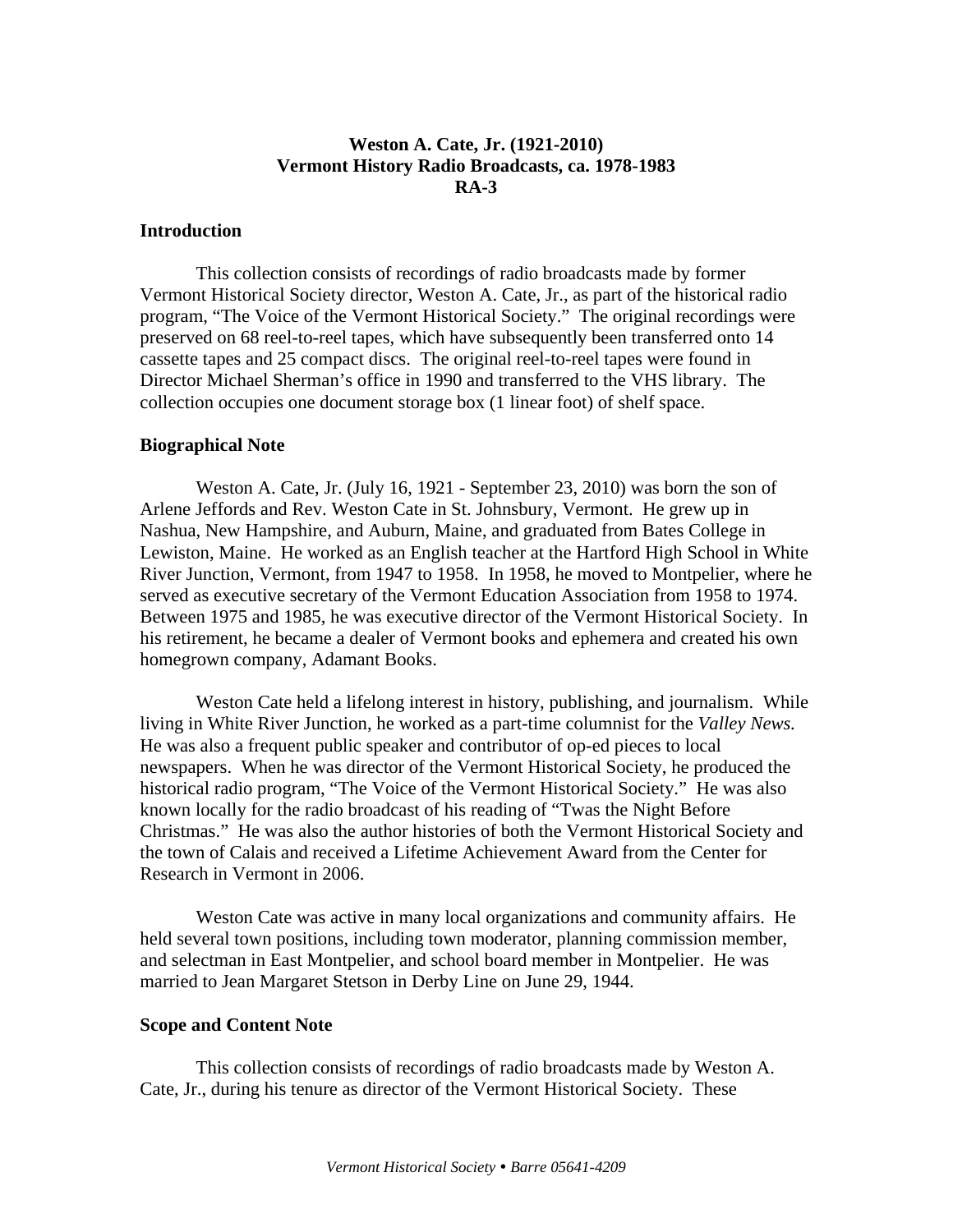broadcasts were part of a historical radio program called "The Voice of the Vermont Historical Society," which first aired over station WNCS-FM in Montpelier in June, 1977. This program, described in a VHS newsletter from November - December 1977 as a fifteen minute broadcast on historical topics, first aired on Sunday evenings at 7:00 pm and covered a wide range of topics related to Vermont's history. The specific subjects discussed in all recordings included in the collection are listed in the inventory below.

 Weston A. Cate's original radio broadcasts were preserved on 68 reel-to-reel tapes (5") numbered from RA3.1 to RA3.68. These tapes were later transferred onto 14 cassette tapes numbered 378.1 to 378.14. These cassette tapes have, in turn, been recorded onto 25 compact discs. While the majority of the original reel-to-reel tapes are undated, dated broadcasts span from July 1978 to April 1983 with the bulk dating from 1980.

# **Related Collections**

The collections of the VHS library also include Weston Cate's histories of Calais, *Forever Calais : a history of Calais, Vermont* **(**974.31 C125f )**,** and of the Vermont Historical Society, *Up and doing : the Vermont Historical Society*, *1838-1970* (974.306 C282) as well as a sound recording of an interview of Weston A. and Jean Cate by Ethan Hubbard about their family camp on Nelson Pond in Woodbury, Vt., 1974 (Audio 80A). Collections of the VHS library also include the Cate Family Papers, 1864-1978 (Doc 585-590, FB-95, Size B, C, and D).

## **Inventory**

 The following is a as a guide to all the radio broadcasts in the collection. The topic and date (if known) of each broadcast is included with the cassette tape number, reel-to-reel tape number, and compact disc number indicating where that recording may be found.

| <b>Cassette</b> | <b>Reel-to</b> | Compact     | <b>Topic</b>                                | Date    |
|-----------------|----------------|-------------|---------------------------------------------|---------|
| <b>Tape</b>     | <b>Reel</b>    | <b>Disc</b> |                                             |         |
| (M#)            | <b>Tape</b>    |             |                                             |         |
|                 | $(RA \#)$      |             |                                             |         |
| 378.1           | 3.17           | 378.1       | Margaret Macarthur and the work of the      | Unknown |
|                 |                |             | <b>Vermont Historical Society</b>           |         |
| 378.1           | 3.18           | 378.1       | Philip Lord                                 | 4/1982  |
| 378.1           | 3.19           | 378.1       | Larkin Mead                                 | 1/1981  |
| 378.1           | 3.30           | 378.1       | Statistics on the health of Vermonters, ca. | Unknown |
|                 |                |             | 1857                                        |         |
| 378.2           | 3.35           | 378.2       | R. Davis on Will Davis' Vermont humor       | 3/1982  |
|                 |                |             | and jokes                                   |         |
| 378.2           | 3.11           | 378.2       | Shaker gardens and seeds and the history    | Unknown |
|                 |                |             | of the Shakers                              |         |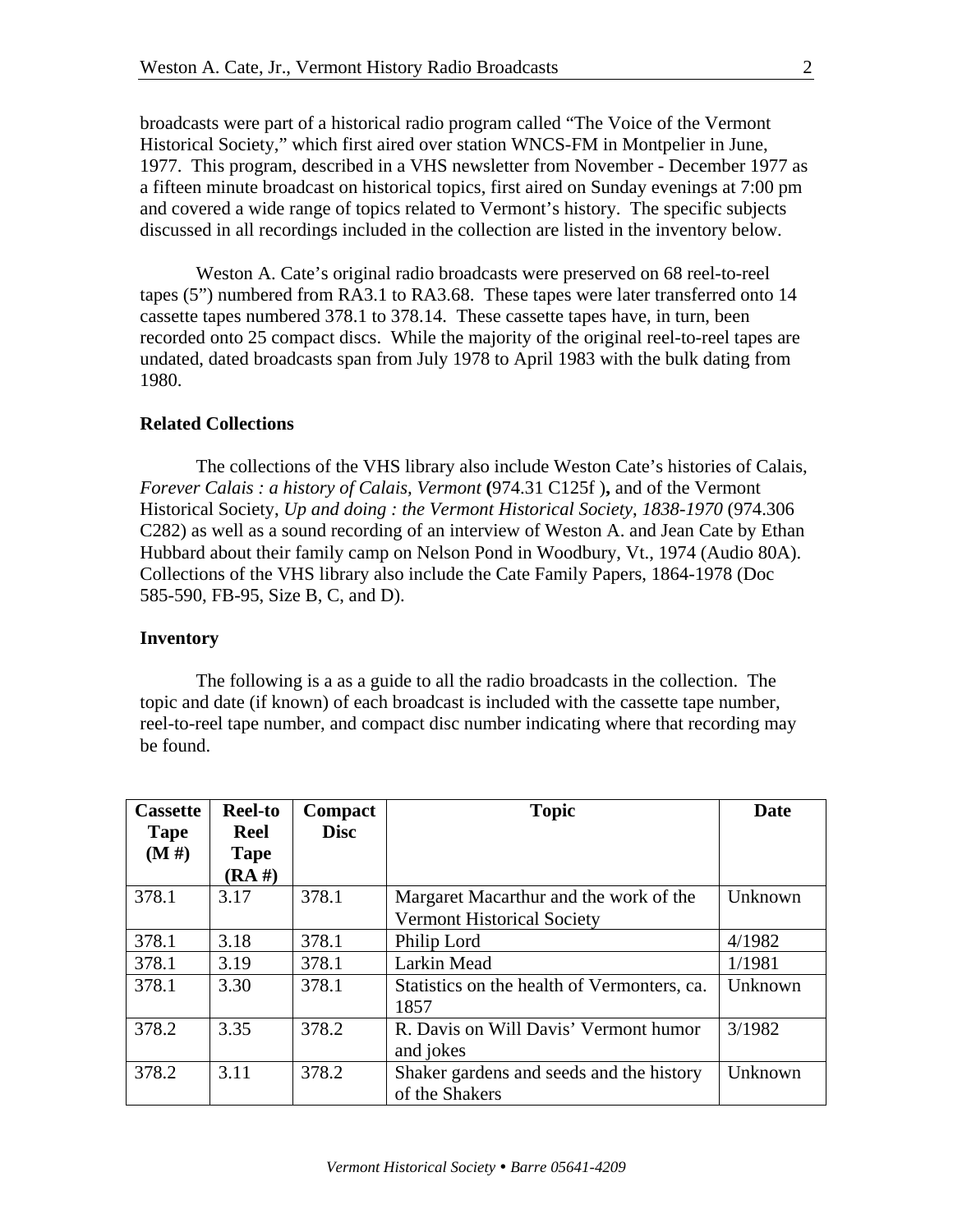| 378.2 | 3.08 | 378.2  | Groundhog Day; Boy Scout Day;                                           | Unknown    |
|-------|------|--------|-------------------------------------------------------------------------|------------|
|       |      |        | Famous Vermonters honored in February;                                  |            |
|       |      |        | Lincoln's Birthday in Vermont; and other                                |            |
|       |      |        | special days in February.                                               |            |
| 378.2 | 3.53 | 378.2  | The Rural Vermont newspaper in 1886                                     | Unknown    |
| 378.3 | 3.07 | 378.3  | Ghost towns in Vermont                                                  | Unknown    |
| 378.3 | 3.40 | 378.3  | Puzzle of Samuel Hopkins; and Making                                    | Unknown    |
|       |      |        | potash in Vermont                                                       |            |
| 378.3 | 3.60 | 378.3  | District 11 school in Marshfield in 1875 -<br>85                        | Unknown    |
| 378.3 | 3.51 | 378.3  | More on District 11 school and their boys<br>band                       | 9/14/1980  |
| 378.3 | 3.64 | 378.3  | Prof. Leon Bean on Vermont folklore and                                 | Unknown    |
|       |      |        | tall tales                                                              |            |
| 378.4 | 3.54 | 378.4A | Eliza Chapman Weeks                                                     | 1/4/1981   |
| 378.4 | 3.55 | 378.4A | Vermont country fairs; horseracing,                                     | Unknown    |
|       |      |        | poultry and apple judging at fairs                                      |            |
| 378.4 | 3.56 | 378.4B | The story of Rowland Robinson                                           | 10/26/1980 |
| 378.4 | 3.57 | 378.4B | The automobile in the early days of                                     | Unknown    |
|       |      |        | Vermont                                                                 |            |
| 378.4 | 3.46 | 378.4B | Summer teas in Vermont                                                  | Unknown    |
| 378.5 | 3.42 | 378.5A | Historical preservation of old buildings,                               | Unknown    |
|       |      |        | including horse sheds, outhouses and corn                               |            |
|       |      |        | cribs                                                                   |            |
| 378.5 | 3.06 | 378.5A | Payne Turnpike                                                          | Unknown    |
| 378.5 | 3.22 | 378.5A | The last words of a person                                              | Unknown    |
| 378.5 | 3.43 | 378.5B | Legislative "fun" session in 1931,                                      | Unknown    |
|       |      |        | occurring after the regular session                                     |            |
| 378.5 | 3.23 | 378.5B | Poor farms and the southwest corner of                                  | Unknown    |
|       |      |        | Vermont                                                                 |            |
| 378.6 | 3.38 | 378.6A | How East Montpelier came to be                                          | Unknown    |
| 378.6 | 3.39 | 378.6A | Cold weather records and living in cold<br>and snow                     | Unknown    |
| 378.6 | 3.28 | 378.6B | Case of the 57 fat hogs in St. Johnsbury                                | 12/7/1980  |
|       |      |        | court                                                                   |            |
| 378.6 | 3.41 | 378.6B | Story of the Johnnycake Trail                                           | 4/1983     |
| 378.6 | 3.32 | 378.6B | Mud, bathtubs, and bathing                                              | Unknown    |
| 378.7 | 3.65 | 378.7A | Corn                                                                    | 10/3/1982  |
| 378.7 | 3.66 | 378.7A | Importance of bells in Vermont                                          | 9/13/1981  |
| 378.7 | 3.67 | 378.7A | Household chores in early Vermont                                       | Unknown    |
| 378.7 | 3.63 | 378.2B | Montpelier in 1902 and history [of the<br>town?] from 1787-1902         | Unknown    |
| 378.7 | 3.31 | 378.2B | Postage stamps dealing with Vermont and<br>history of the postage stamp | Unknown    |
| 378.8 | 3.33 | 378.8A | Underground Railroad and views on                                       | Unknown    |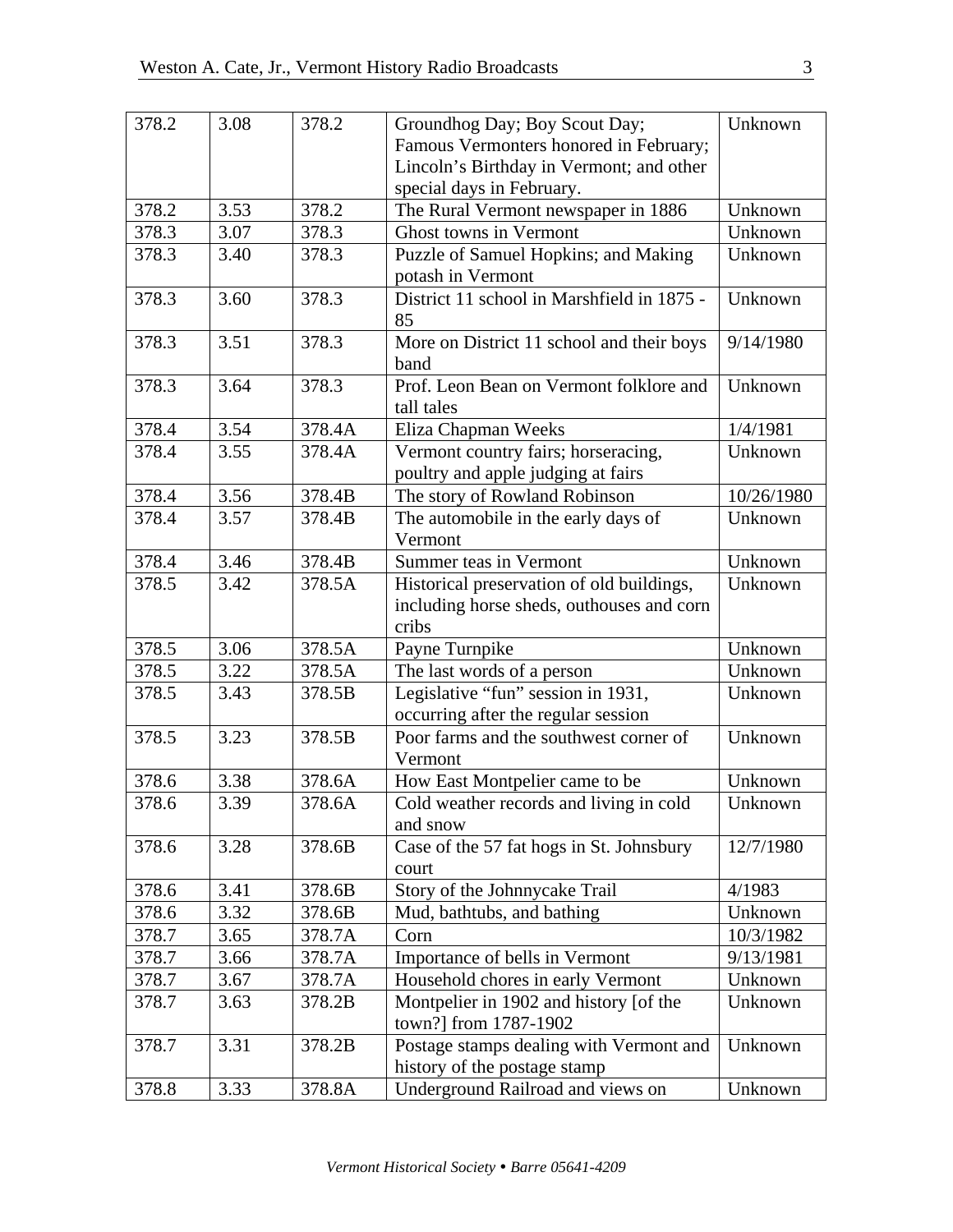|        |      |         | slavery in early Vermont                       |            |
|--------|------|---------|------------------------------------------------|------------|
| 378.8  | 3.12 | 378.8A  | Old fashioned vegetable varieties I            | Unknown    |
| 378.8  | 3.34 | 378.8B  | Old fashioned vegetable varieties II           | Unknown    |
| 378.8  | 3.13 | 378.8B  | Potatoes                                       | 8/17/1980  |
| 378.9  | 3.05 | 378.9A  | Tall tales of Vermont animals and birds        | 7/6/1978   |
| 378.9  | 3.58 | 378.9A  | Montpelier school system in 1915 by the        | Unknown    |
|        |      |         | Senior class of 1915                           |            |
| 378.9  | 3.59 | 378.9A  | The old general store in Vermont               | Unknown    |
| 378.9  | 3.52 | 378.9B  | Mud season                                     | 6/22/1980  |
| 378.9  | 3.37 | 378.9B  | Old fashioned camp meetings                    | Unknown    |
| 378.10 | 3.25 | 378.10A | <b>Samuel Reed Hall</b>                        | 11/9/1980  |
| 378.10 | 3.16 | 378.10A | Panthers in Vermont                            | Unknown    |
| 378.10 | 3.27 | 378.10A | Battle of the flowers and the choice of        | Unknown    |
|        |      |         | state flower in 1894                           |            |
| 378.10 | 3.21 | 378.10B | Visit of Emperor of China to Burlington        | Unknown    |
|        |      |         | in 1853                                        |            |
| 378.10 | 3.36 | 378.10B | Broken tape- Civic interests in                | 8/3/1980   |
|        |      |         | Montpelier and a poem about Montpelier         |            |
| 378.11 | 3.44 | 378.11A | Gardening in Vermont; 19 <sup>th</sup> century | Unknown    |
|        |      |         | vegetables types; and Weston Cate's            |            |
|        |      |         | heritage garden                                |            |
| 378.11 | 3.24 | 378.11A | Jackson's son murder ballad and H. H.          | Unknown    |
|        |      |         | Flanders folk music collection                 |            |
| 378.11 | 3.14 | 378.11A | The Vermonter Magazine                         | Unknown    |
| 378.11 | 3.20 | 378.11B | The WPA book about Vermont                     | 8/31/1980  |
| 378.11 | 3.26 | 378.11B | Trains in Vermont and train wrecks             | Unknown    |
| 378.11 | 3.15 | 378.11B | Daniel Webster at Stratton Mountain            | Unknown    |
| 378.12 | 3.10 | 378.12A | Broken tape - Vermont standard and             | 11/23/1980 |
|        |      |         | superior one room schools                      |            |
| 378.12 | 3.62 | 378.12A | Rev. Alexander Twilight of Brownington,        | Unknown    |
|        |      |         | VT, and his "old stone house"                  |            |
| 378.12 | 3.61 | 378.12A | Story of Ira Dutton (Brother Joseph) who       | Unknown    |
|        |      |         | worked with Friar Damien to treat lepers       |            |
|        |      |         | on Molokai                                     |            |
| 378.12 | 3.68 | 378.12B | What being a rural mailman was like 40         | Unknown    |
|        |      |         | years ago                                      |            |
| 378.12 | 3.45 | 378.12B | John Henry Hopkins, Jr., who wrote "We         | 12/21/1980 |
|        |      |         | Three Kings of Orient Are"                     |            |
| 378.12 | 3.48 | 378.12B | Beekeeping and honey in Vermont                | Unknown    |
| 378.13 | 3.47 | 378.13A | The Noon house (or Nooninghouse); and          | Unknown    |
|        |      |         | June training day in Vermont                   |            |
| 378.13 | 3.50 | 378.13A | Old post and toll roads and canals in          | Unknown    |
|        |      |         | Vermont                                        |            |